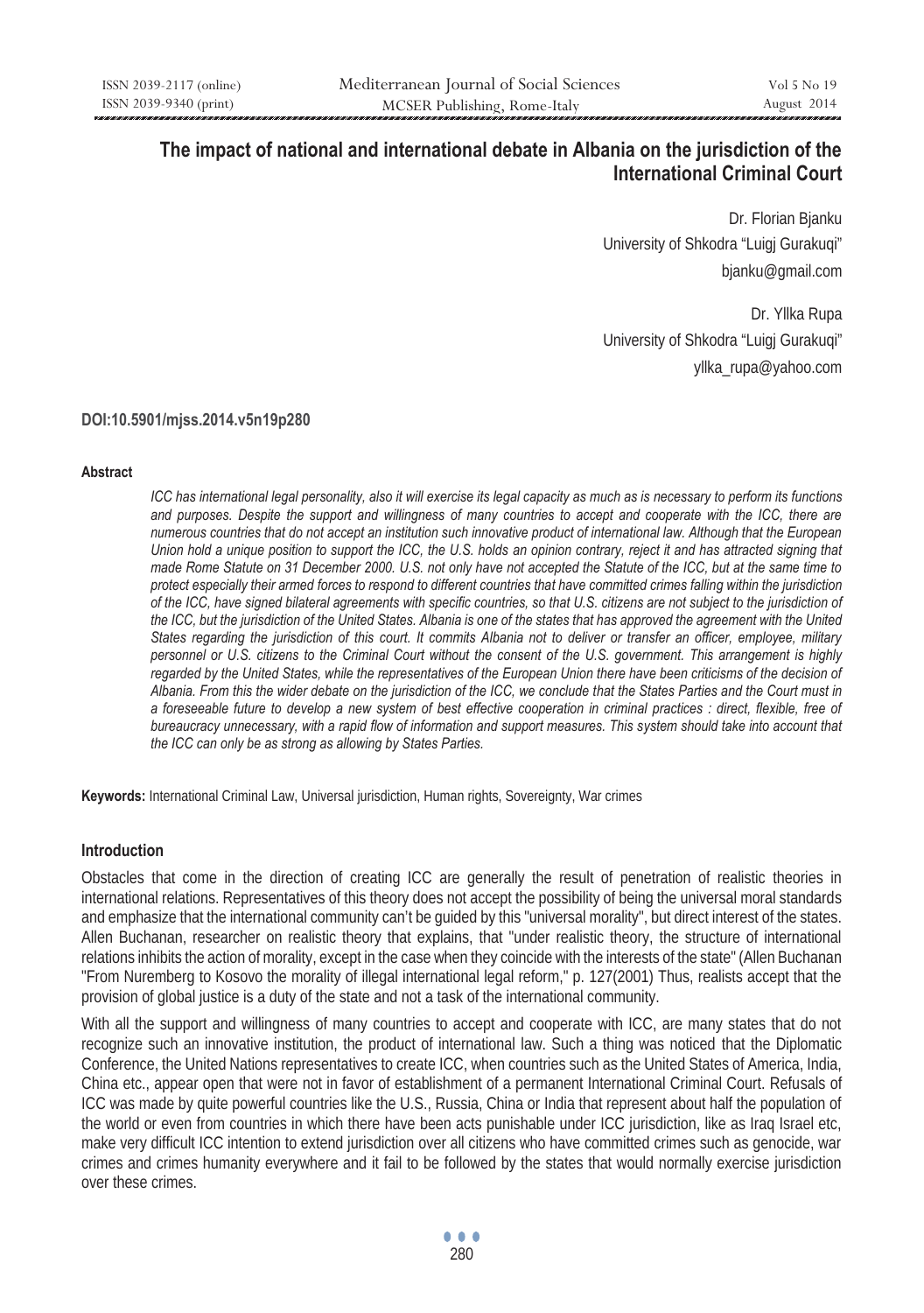| ISSN 2039-2117 (online) | Mediterranean Journal of Social Sciences | Vol 5 No 19 |
|-------------------------|------------------------------------------|-------------|
| ISSN 2039-9340 (print)  | MCSER Publishing, Rome-Italy             | August 2014 |

At a time when European Union countries hold a unique position to support ICC, U.S. holds the opposite view to reject it, and some time ago the U.S. has attracted the signing was made with Rome Statute 31 December 2000. This has occurred many debates between them. So the European Union on May 13 expressed its statement position about Bush administrations' critical regarding for their policy towards creating ICC, and said "The European Union emphasizes that this action may have unwanted consequences in multilateral treaties and mainly for international law and relations. " We attempt to reduce this debate, the Secretary of Defense to the United States, Donald Rumsfeld, stated "The U.S. respects the decision of those countries that have chosen to join the ICC; but at the same time they must respect our decision not supposed to join ICC".

### **International debate**

 $\overline{a}$ 

U.S. not only have not accepted the Statute of ICC, but at the same time to protect especially their armed forces to intervene in different countries, which are also often accused of states that have committed different crimes falling within the jurisdiction of ICC, have signed bilateral agreements with specific countries, so that American citizens are not subject to the jurisdiction of ICC, but to the U.S. jurisdictions. Such agreements U.S. bases in Article 98 of the Statute, paragraph 2, which provide that: " The Court may not proceed with a request for surrender or assistance which would require the requested State to act inconsistently with its obligations under international law with respect to the State or diplomatic immunity of a person or property of a third State, unless the Court can first obtain the cooperation of that third State for the waiver of the immunity. ".

But the interpretation made by the U.S. government on the one hand, and interpretations made by the countries of the European Union and the working group for drafting the Statute on the other hand, in conjunction with Article 98 of the Statute of ICC is completely in opposite attitudes because EU did not agree that the U.S. have the right to sign bilateral agreements ranging from interpreting Article 98 of the Statute. However, in this case ICC would be itself the final judge to decide on the legality of agreements stemming from Article 98 of the Statute, according to article 198 (1) of the Code of Procedures. Obviously, based on the principle of the Statute of Rome that "no one can stand above the law and immune when conducting serious crimes as genocide, crimes against humanity and war crimes "

In this way, the U.S. represents a realistic theory, in that, ensuring that global justice is the duty of states and international institutions not. According to Henry Kissinger, a strong representative of realistic theory and ex-Secretary of State of the United States, there are four basic reasons regarding rejection that make the U.S. International Criminal Court:

Accepting ICC "creates significant changes in the practice of U.S. constitutional". In this way, Kissinger states that if ICC Office shall exercise jurisdiction over this will GONT Americans in violation of the U.S. constitution that (Henry Kissinger, "The Pitfalls Jurisdiction for Universal," Foreign Affairs" (2001).Kissinger notes that, ICC does not provide that judicial proceeding can be fair and equitable for reasons of its potential politicization. 1

Kissinger argues that states should be allowed to resolve conflicts within their territory, so he says, "it is possible to pursue and convict criminals in that country's courts which are competent to adjudicate this case in accordance with the stability and willingness of democratic institutions "(Henry Kissinger, "The Pitfalls Jurisdiction for Universal," Foreign Affairs" (2001).

Kissinger considers as "extraordinary efforts ICC to exercise its jurisdiction over Americans even though the United States does not participate in this treaty"

Contrary to the reasons that represents Kissinger regarding the rejection of ICC-by the United States, Kenneth Roth, international law scholar and executive director of "Human Rights Watch", states:

First, with respect to the problem that presented Kissinger, for violation of the U.S. Constitution that if accepted will ICC Office. Roth contradict the fact that "an American who commits crimes such as genocide, war crimes and crimes against humanity on American territory and American authorities will not pursue these crimes; This would be a signal of a constitutional crisis many times heavier than the pursuit of such cases by the ICC. (Kenneth Roth, "The case of universal jurisdiction," Foreign Affairs (2001).

Secondly, regarding the reasoning ICC Kissinger has not possibility to provide a fair and equitable judicial proceeding because of its potential politicization. Roth's opposition to the fact that "Experiences of the ad hoc International Criminal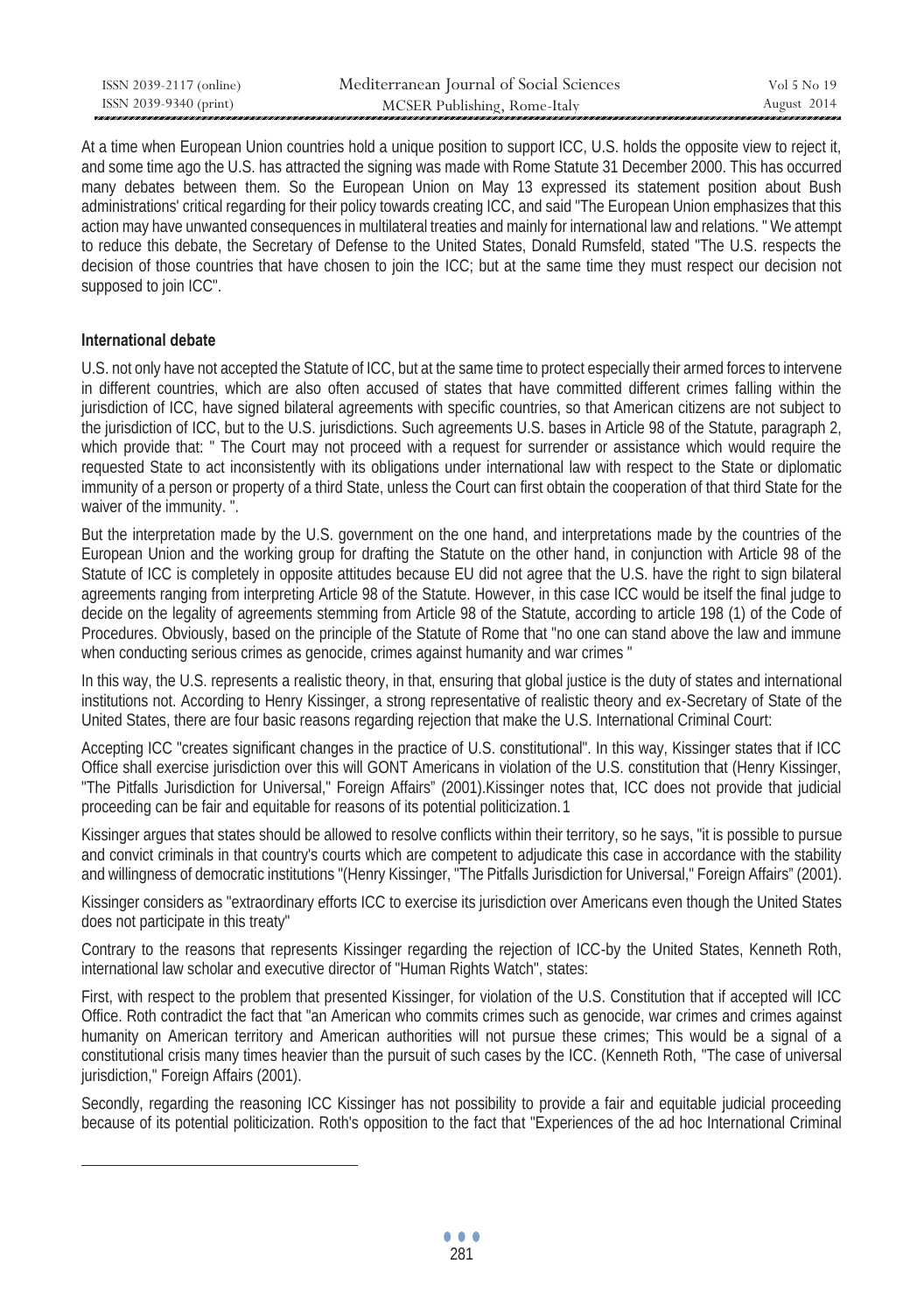| ISSN 2039-2117 (online) | Mediterranean Journal of Social Sciences | Vol 5 No 19 |
|-------------------------|------------------------------------------|-------------|
| ISSN 2039-9340 (print)  | MCSER Publishing, Rome-Italy             | August 2014 |

Tribunal for Yugoslavia and Rwanda, demonstrating that international lawyers when they have been forced to decide the fate of a suspect, it had been done in full compliance with the standards of a court fair and equitable "

Thirdly, regarding to the argument that Kissinger is possible to pursue and convict criminals in domestic courts that are competent to adjudicate these cases, the Roth contradict the fact that "national solution" fail, when systems "democratic" not are unwilling or are unable to prosecute crimes of genocide, crimes against humanity or war crimes, especially in those cases where heads of states are involved. (Henry Kissinger, "The Pitfalls Jurisdiction for Universal," Foreign Affairs" (2001).

Fourth, regarding the fact that Kissinger presented regarding the extraordinary efforts that ICC-to exert its jurisdiction over Americans even though the United States has not accepted it. Roth argued that "the U.S. itself exercise such jurisdiction over other citizens when pursuing terrorists or drug traffickers ... without the consent of the government of the suspect" (Kenneth Roth, "The case of universal jurisdiction," Foreign Affairs (2001).

These are some of the arguments and counter-arguments that generally arise from supporters and opponents regarding rejection of ICC especially by U.S. Arguments such as those presented about the rejection of the US-ICC more or less are presented by other countries that do not accept ICC. What unites all countries which are against ICC jurisdiction is a problem of infringement of sovereignty, which will treat below.

# **The positioning of Albania**

Albania was one of 160 countries that participated in the "Diplomatic Conference of Representatives of the United Nations for the establishment of the International Criminal Court", held on 15 June to 17 July 1998 in Rome, and at the same time by signing the Rome Statute for ICC creating that.

On 8 May 2002 the Prime Minister of that time, Pandeli Majko order creating the conditions for the ratification of the Statute, made a request to the Constitutional Court with the subject: "Compliance of "Rome Statute of the International Criminal Court " with the Constitution of the Republic of Albania. This procedure provided by the Constitution itself in Article 135, item b, which states that the Constitutional Court decides on the "compatibility of international agreements with the Constitution of Albania". The signing of the Rome Statute by Albania, as for most of the signatory countries, there was much debate and discussion on the problematic extension of jurisdiction ICC, linking this directly with the constitutional principle of sovereignty internal. Problems such as the precise scope of jurisdiction ICC in relation to national courts, the inclusion within the jurisdiction of the Court and the high official person who has immunity under the Constitution or of this International Court being outside constitutional sanction that determines the national courts may exercise judicial power, require a cautious interpretation and detailed by the Constitutional Court. Through the Constitutional Court decision no. 186, dated 23.09.2002, decided that "the Statute of the International Criminal Court, established by the Treaty of Rome is in accordance with the Constitution of the Republic of Albania". Reasoning that made this decision after the Constitutional Court made a brief ICC-operation that focused on three main points and most controversial of conformity with the Constitution of Albania:

We respect ICC jurisdiction in relation to constitutional concepts of sovereignty, Constitutional Court begins its case by context the Preamble of the Constitution of Albania which accepts as the highest values of humanity justice, peace, and cooperation through nations shall also analyzes the Article 2 of the Constitution stipulates that "... peace and national interests of the Republic of Albania can participate in a system of collective security, based on a law approved by a majority of all members of Parliament. In the analysis of these provisions Constitutional Court qualifies as provisions containing these basic principles adapted to new realities, which Albania has long recognizes "de facto" and who are one of the "most powerful integrative elements and can not be seen denial of the sovereignty of the people. "Constitutional Court based on this reasoning and in Article 122 of the Constitution which states that international agreements ratified by the Republic of Albania constitute part in the internal legal order.

The Constitutional Court further analyzes ICC judicial jurisdiction in relation to Article 135 paragraph 1 of the Constitution which provides that "The judicial power is exercised by the Supreme Court and courts of first instance, which are established by law" and the second paragraph of that article in which sanctioned "Parliament may establish by law a court for specific areas, but in any case the court is extraordinary.". Referring to reports of sovereignty by accepting ICC jurisdiction and Article 123 of the Constitution where Paragraph 1 provides that "The Republic of Albania, on the basis of international agreements, delegates to international organizations for constitutional questions to the state powers certain " At this point the Constitutional Court interprets the basis of constitutional spirit, but used to express more clearly according to international constitutional jurisprudence "transfer of rights of sovereignty has limits there, where constitutional identity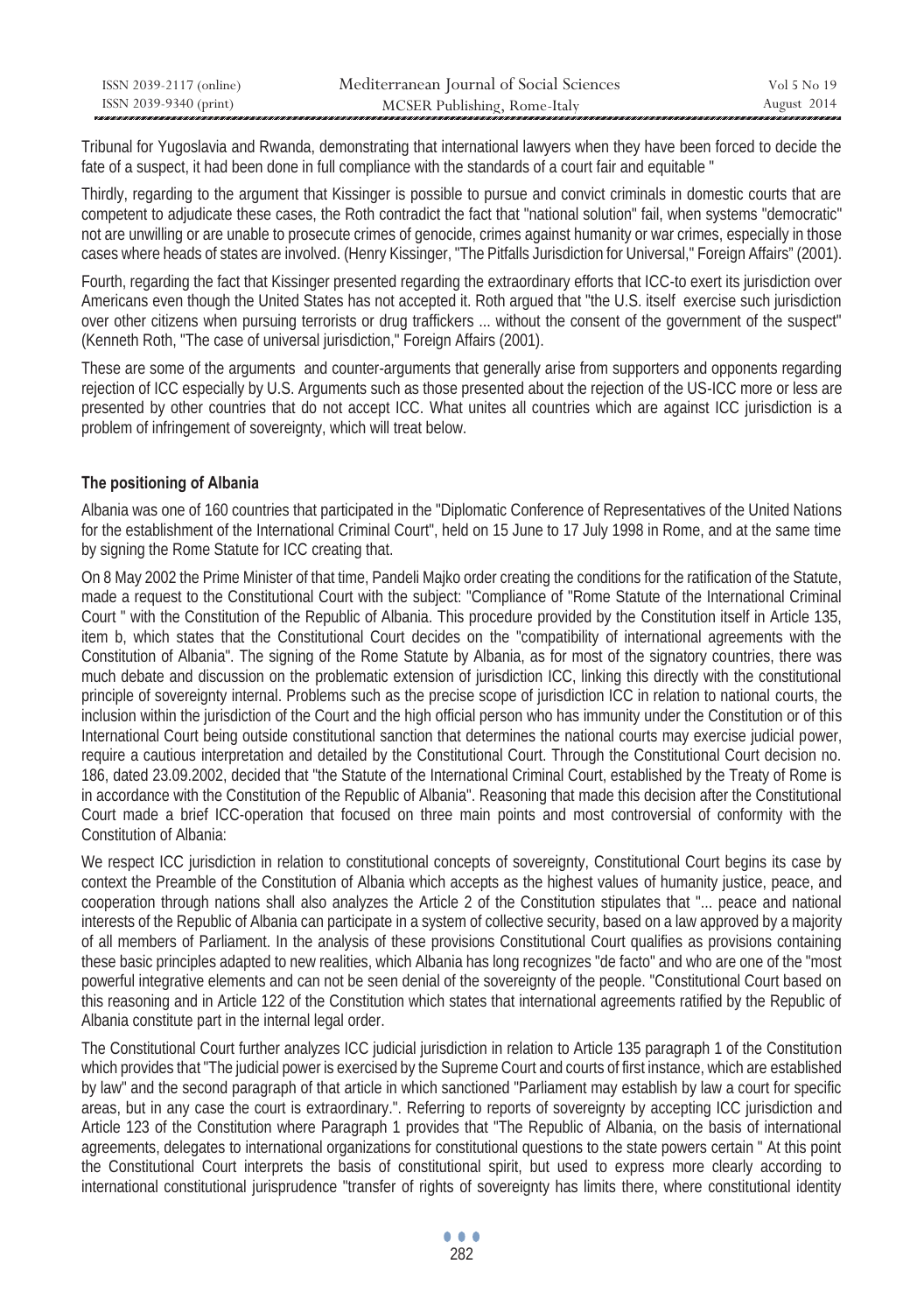| ISSN 2039-2117 (online) | Mediterranean Journal of Social Sciences | Vol 5 No 19 |
|-------------------------|------------------------------------------|-------------|
| ISSN 2039-9340 (print)  | MCSER Publishing, Rome-Italy             | August 2014 |

begins to be questioned". Having completed this interpretation Constitutional Court sees no excess of these limits to transfer of some powers to the judiciary in a given international interest proceed the authors of crimes of genocide, crimes against humanity, war crimes and aggression. Arriving, so we conclude that the activity and its functions do not affect the constitutional provisions regarding the exercise of sovereignty.

In connection with immunity in criminal process Constitutional Court analyzes the constitutional provisions which have provided immunity from criminal proceeding integrate as part of legal status on a number of subjects, ranging from the head of state, parliamentarians, members of government, etc., in Statute of ICC Article 27 of the Statute states: " This Statute shall apply equally to all persons without any distinction based on official capacity. In particular, official capacity as a Head of State or Government, a member of a Government or parliament, an elected representative or a government official shall in no case exempt a person from criminal responsibility under this Statute, nor shall it, in and of itself, constitute a ground for reduction of sentence".

By analyzing the above provision in relation to Article 123 of the Albanian Constitution (devolving powers to international organizations for constitutional questions to certain state) Constitutional Court recognizes that internal arrangements for immunity does not inhibit the transfer of jurisdiction to ICC Office. This is due to the immunity of the judiciary serves domestic and defense front that it stems from the principle of separation and balance of powers guaranteed by Constitution. In this sense, the Constitutional Court also stated that according to the Constitution principles of international law generally accepted are part of domestic law, then the lack of immunity in international criminal proceed certain crimes high risk becomes part of the Albanian legal system. In this regard the Constitutional Court jurisprudence recognizes that § has developed a series of steady habits main goal was initiated by the authors of these criminal acts to be removed possibility considered protected by acts committed in the exercise of power (Acte iure imperii)

As a conclusion of this reasoning the Constitutional Court stated that the statute does not come in conflict with constitutional provisions regarding the immunity of the head of state and a variety of other subjects because the immunity of these entities belonging to national jurisdictions. As a result, it can not stop an international institution as ICC to exercise its jurisdiction over persons of this category, who have committed crimes envisaged by the Rome Statute.

In connection with the constitutional principle of "ne bis in idem" (not punishment twice for the same crime) of the Rome Statute. Court examines Article 20 of the Statute which this principle in which there are two aspects, namely, that the implementation of this principle in trials within ICC and in what relates to the judgments of other courts . If the first aspect of the statute clearly states that ICC has not retry a person for an offense for which he is being tried by ICC Office. The second problem is the aspect under which the statute has accepted the rule according to which ICC has become competent to judge a person for the offense for which he was investigated and adjudicated by the courts only when it becomes necessary and for this anticipated event are two cases when the local judiciary acts (a) Were for the purpose of shielding the person concerned from criminal responsibility for crimes within the jurisdiction of the Court; or (b) Otherwise were not conducted independently or impartially in accordance with the norms of due process recognized by international law and were conducted in a manner which, in the circumstances, was inconsistent with an intent to bring the person concerned to justice. This was a delicate problem to be discussed and interpreted by the Albanian Constitutional Court in relation to the constitutional principle of impunity twice provided by Article 34 of the Constitution in the Chapter on Rights and Fundamental Freedoms, which states that: "No one can be punished more than once for the same offense, nor tried again, except when it is determined by a case in higher court, in the manner prescribed by law " Constitutional Court faced the provisions under Article 20 of the Statute of ICC-than (ne bis in idem) with Article 34 of the Constitution (IMPUNITY twice), says that addressing issues of ICC has, under Article 20, paragraph 3, the letters "e", "a" and "b", was the nature of a review under section 34 of the Constitution has the power higher court. The Constitutional Court further stated that Article 34 of the Constitution did not consider the institution of the Supreme Court, but the high court, according to a certain order. So ICC has actually appears as the highest court (about the trial of certain crimes within its jurisdiction).

Having completed this reasoning the Constitutional Court stated that, according to the preamble of the Rome Statute, ICC has presented as additional court of national jurisdiction (the principle of complementarity). In cases showing that the internal judicial authority has not developed a real proceeding (considered null), put into motion ICC as a higher court. Thus, the Constitutional Court concluded that these provisions do not conflict with each other, it concludes. Parliament of Albania, after all conditions were created with the signing of the Constitutional Court, and the decision regarding compliance with the Constitution of the Republic of Albania to the Rome Statute for ICC-in, and made the last step by ratifying the Statute Law 8984, dated 12/23/2002, and thus making the internal part of the normative system, even now it can be said that has superiority with domestic laws. Also evidenced by this action in order to respect the general principles of international law embodied in the Statute of ICC and in the Albania Constitution. It is understood that the ratification of the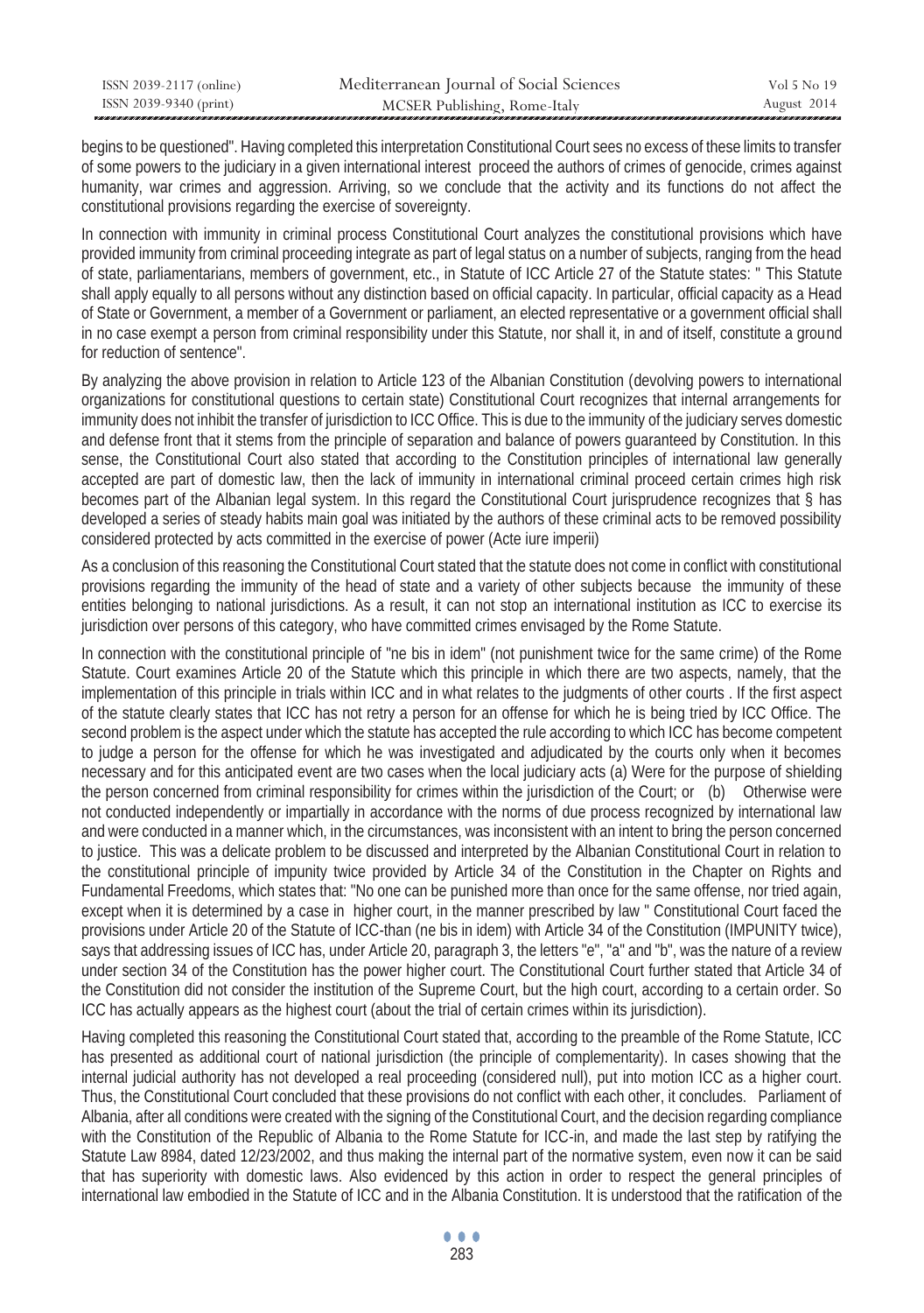| ISSN 2039-2117 (online) | Mediterranean Journal of Social Sciences | Vol 5 No 19 |
|-------------------------|------------------------------------------|-------------|
| ISSN 2039-9340 (print)  | MCSER Publishing, Rome-Italy             | August 2014 |

Statute need to take into account the history of conflict in the Balkans region, the consequences of which are still present. Through this ratification enriched spirit, leadership and constitutional traditions of the country through the opening and managing of legislation and judicial practices, versus international ones.

However, there was plenty of debate that Albania has signed agreement with U.S. A at about U.S. citizens do not surrender the International Criminal Court, based on Article 98 of the Rome Statute. This agreement was signed on May 2, 2003, between U.S. Secretary of Defense, Colin Powell, and Prime Minister of Albania, Fatos Nano, was criticized by the European Union. Thus, the High Commissioner of the EU, Patten stated that: "Such agreements are not consistent with our principles which we have previously determined and related to the International Criminal Court" Is also expressed the opinion that this agreement may affect Albania can view the EU accession Although the under Patten statement that: "We are not of those who threaten our partner. Others may act in that way. We did not do so and will continue to move forward, but simply are disappointed by this action of Albania ", it seems that at least "de jure " agreement will not affect this accession.

## **Final remarks**

The problem actually debated regarding Sovereignty and the International Criminal Court in are presented in a summary in the form of questions:

Is ICC Statute a legal authority over all national laws, including the basic laws of a state, is pro constitution, violating the sovereignty of the States?

Is creating ICC an attempt by the United Nations to create a sweeping powers above the United vegante limiting their internal sovereignty?

Jurisdiction of ICC violates State Sovereignty in some cases and individuals, even though the States of the are not an integral part of the statute?

A charter aims to force States before they decide to accept it?

A court is a politicized institution that could be used against states or individuals and can't ensure a fair, impartial and independent judicial proceeding ?

Regarding the first question that arises, it can be said that the Statute of ICC is an international treaty that can be incorporated into domestic law only in case of ratification by the States. Regarding what statute attribute to the Court superiority over national law. The statute gives the court the right to act only when the crimes under its jurisdiction not prosecuted by national authorities, based on the principle of complementarity. So this Statute defines the priority for the prosecution of crimes belongs to the National Court without prejudice Sovereignty.

Regarding the second question, under statute or court or Assembly of States Parties, which together constitute ICC are not the United Nations body. Although negotiations for the creation of ICC took place in United Nations forums, it will be independent of the UN. ICC shall be directed to the States that have chosen to ratify its statute. Its relationship with the United Nations will adjusted through an agreement which is expected to be reached soon.

The problem in relation to the third, the Statute provides that the Court will exercise its jurisdiction over the crimes that take place in a state that is party to the Statute, regardless of who holds the citizenship of the person who committed the crime. This arrangement is universally known in terms of the domestic law of the states. In this way the states according to their national legislation have the right to judge foreigners who commit crimes within their territory, or have the right to extradite persons accused of committing crimes captured in their territory who are required by another state. This is an inherent right of sovereign States which may work well for ICC, without prejudice Sovereignty.

Regarding the fourth problem can be stated that the Statute, as every international treaty , does not assign any obligation for states that are not party to this treaty, nor bring any consequence on them. The Court has jurisdiction only over individuals, rather than governments, so U.S. sovereignty remains intact.

In connection with the last question that arises, it can be said that ICC can not be politicized while no state has a role to other States members, because for each State has only one representative and one vote only in Assembly of States Parties which apart this, for making decisions required at least a simple majority vote of the States Parties, and essentially important for decisions require a majority of two thirds of the votes of the Assembly. So, in terms of selection of judges required a two-thirds majority of the Assembly and that judges should belong to different states and through them to ensure a